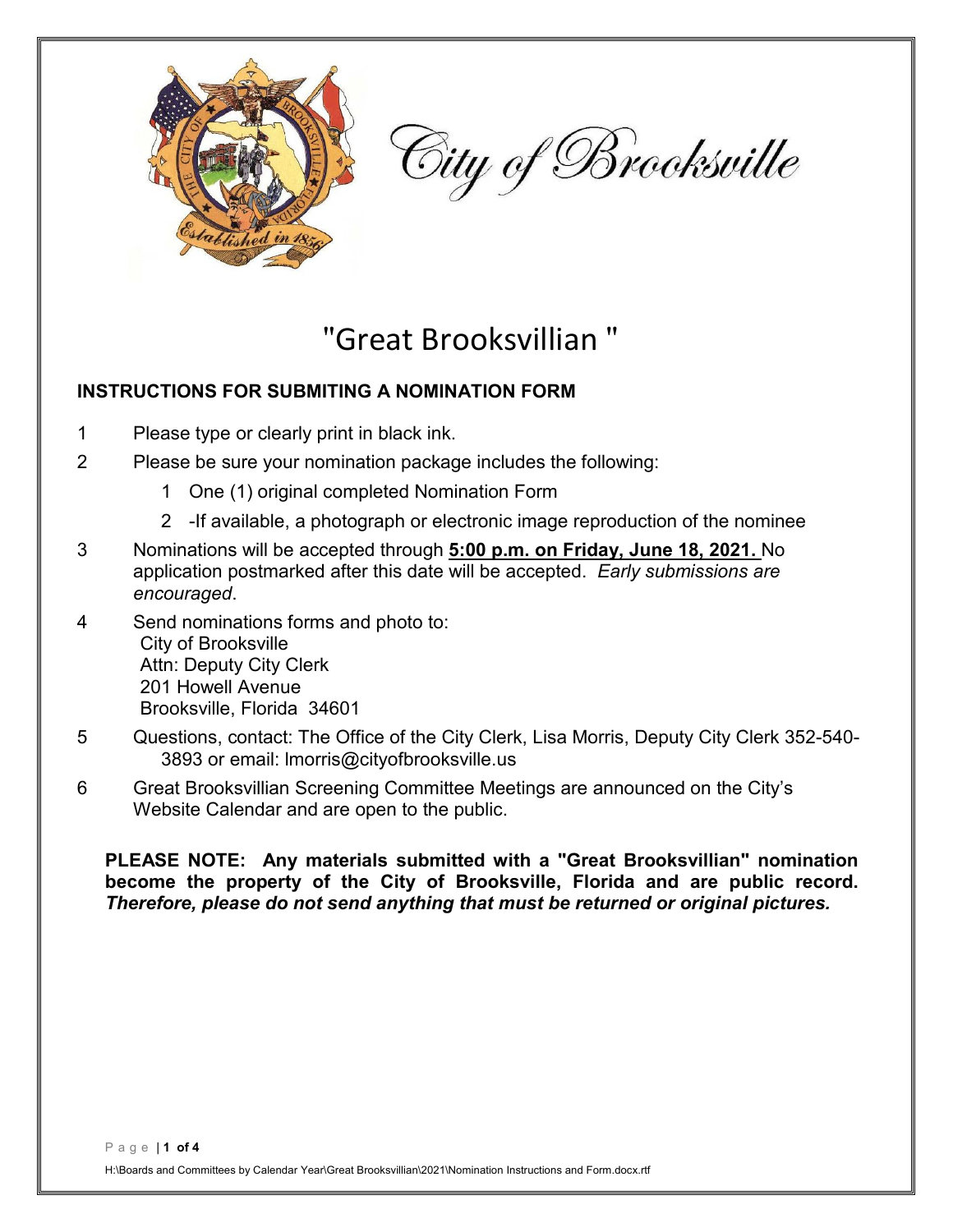## **CRITERIA FOR ELIGIBILITY**

The City of Brooksville would like to recognize outstanding men and women who have made significant positive contributions to the history, culture and/or economy of our community. Each year the Brooksville City Council will determine the number of recipients and select from the nominees.

- 1. A nominee should be a person whose contributions are generally known and readily recognizable by our residents or the contribution for which they are being recognized should reflect a significant contribution to the City of Brooksville.
- 2. A nominee may be alive or deceased at the time of nomination.
- 3. Consideration should be given to the historical perspective of nominees.
- 4. Individuals can be nominated by anyone in the community and a standard nomination form will be used by City Council annually during the nomination period.
- 5. Persons nominated from previous years may be re-nominated if not selected. A nominee cannot be nominated for the award if they are a previous recipient.
- 6. Self-nominations will not be accepted.
- 7. Please send the original nomination form and one (1) recent photo (if available).



A cumulative plaque will be maintained in Brooksville City Hall to commemorate and memorialize the annual honoree(s) and an individual plaque will be presented to the honoree and his/her family.

 $\sigma$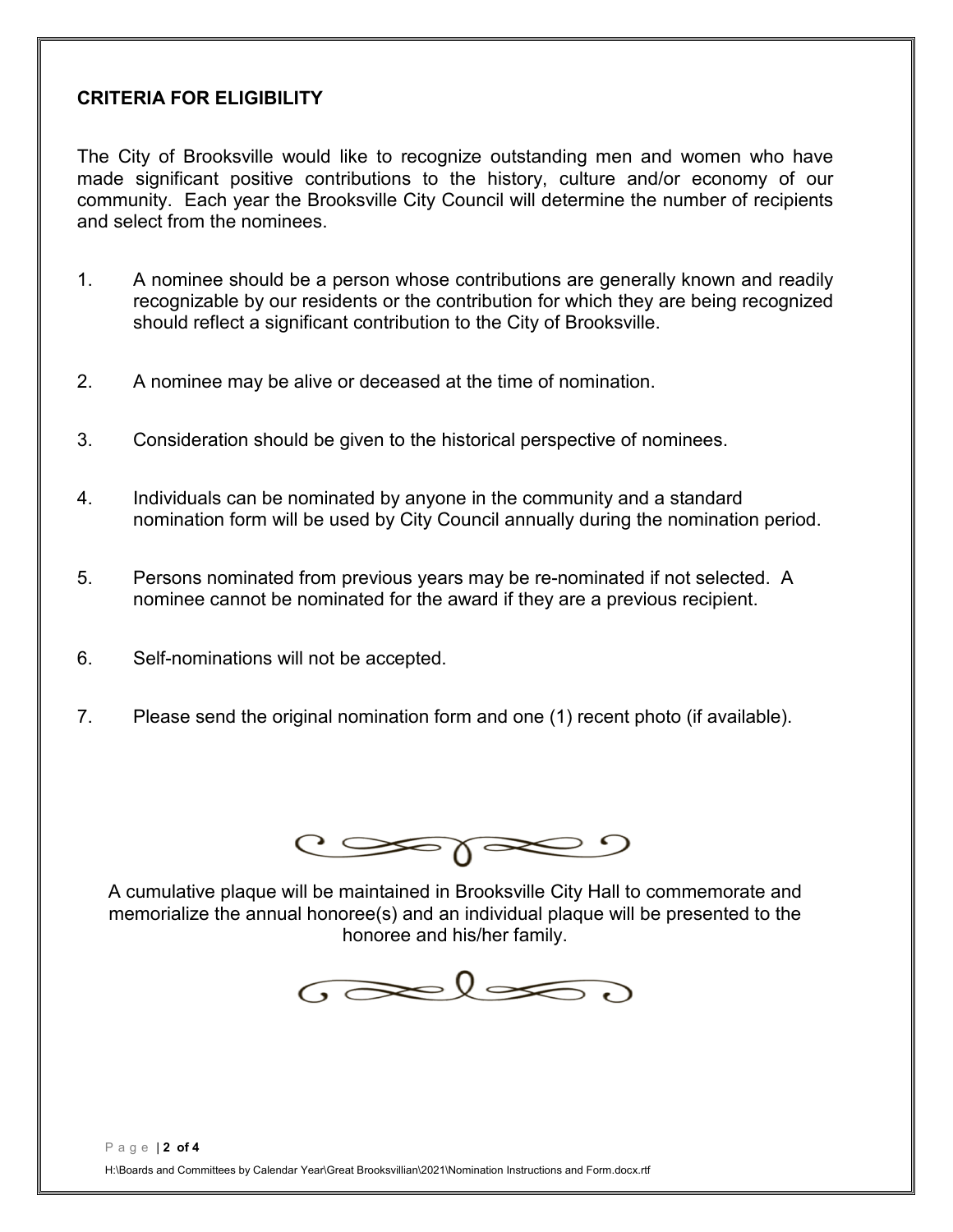|    |                                | <b>NOMINATION FORM</b><br>(Please type or print clearly in black ink)                                                                              |
|----|--------------------------------|----------------------------------------------------------------------------------------------------------------------------------------------------|
|    |                                |                                                                                                                                                    |
| 1. | "Great Brooksvillian" Nominee: |                                                                                                                                                    |
|    |                                | Name                                                                                                                                               |
|    |                                | Address & Contact Information for nominee or family representative:                                                                                |
|    |                                | ,我们也不会有什么。""我们的人,我们也不会有什么?""我们的人,我们也不会有什么?""我们的人,我们也不会有什么?""我们的人,我们也不会有什么?""我们的人                                                                   |
|    | Telephone/Cell No.             |                                                                                                                                                    |
|    |                                |                                                                                                                                                    |
|    |                                |                                                                                                                                                    |
| 2. |                                | Please describe the nominee's overall contributions to the City of Brooksville.                                                                    |
|    |                                | When and where were those contributions made? (Attach additional sheet if necessary<br>and label attachment with #2 up to three additional pages): |
|    |                                |                                                                                                                                                    |
|    |                                |                                                                                                                                                    |
|    |                                |                                                                                                                                                    |
|    |                                |                                                                                                                                                    |
|    |                                |                                                                                                                                                    |
|    |                                |                                                                                                                                                    |
|    |                                |                                                                                                                                                    |
|    |                                |                                                                                                                                                    |
| 3. |                                | Did the contributions of this nominee also benefit outside the City of Brooksville?                                                                |